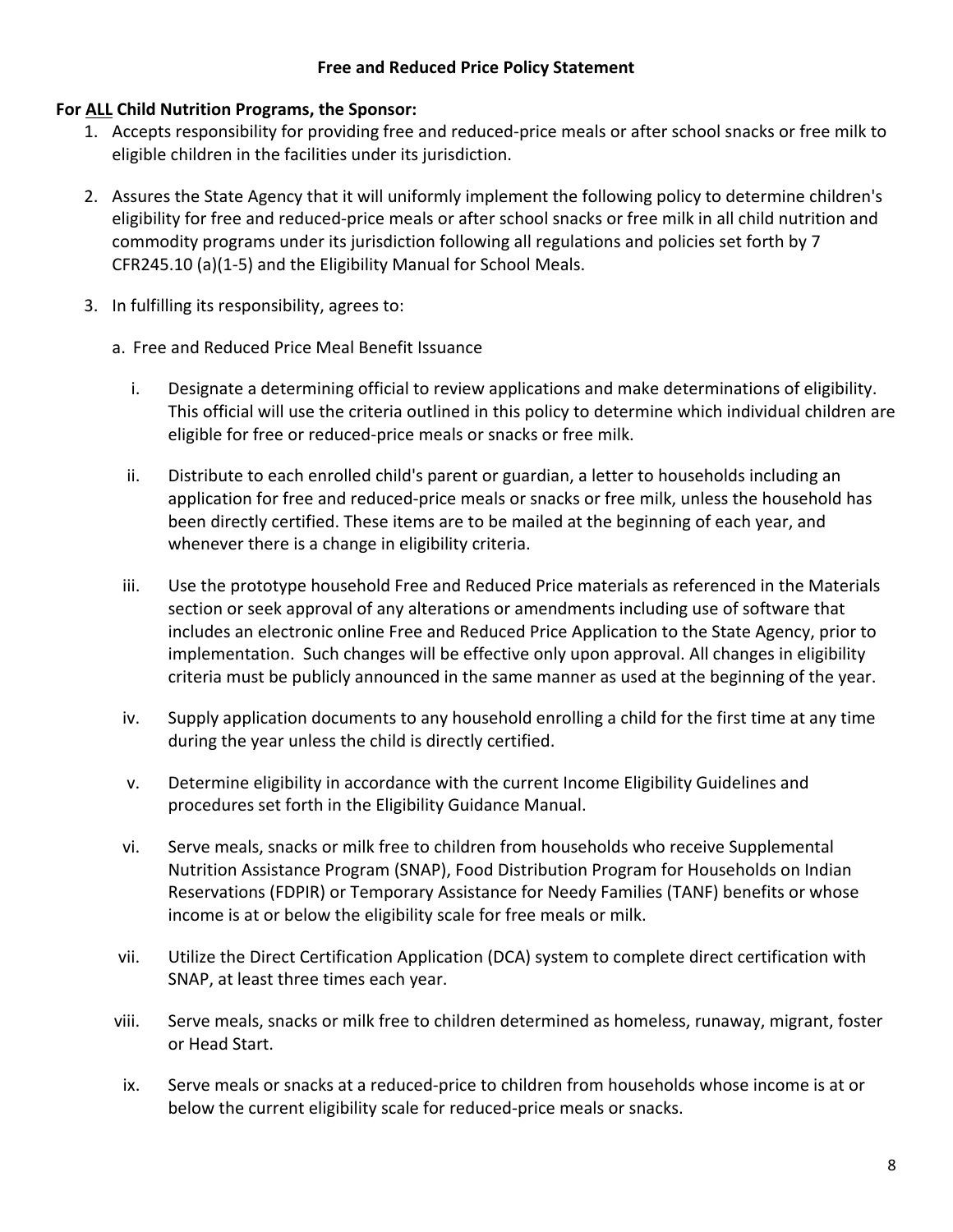- x. Notify parents or guardians individually of the acceptance or denial of applications within ten working days of the receipt of application and serve children free or reduced-price meals or snack or free milk immediately upon the establishment of meal eligibility.
- xi. Allow households to complete applications at any time during the school year.
- xii. Provide the following explanations with Free and Reduced-Price Application materials:
	- a. Households with children who are categorically eligible under Other Source Categorically Eligible Programs (homeless, runaway, migrant, Head Start) should contact the school/sponsor for assistance in receiving benefits and indicate the source of their status on the application.
	- b. Foster child(ren) are categorically eligible for free meals and may be included as a member of the foster family if the foster family chooses to also apply for benefits for other children. The explanation must say that including children in foster care as household members can help other children in the household qualify for free or reduced-price meals. If the foster family is not eligible for free or reduced-price meal benefits, this does not prevent a foster child from receiving free meal benefits.
- xiii. Charge no more than 40 cents for a lunch, 30 cents for a breakfast, and 15 cents for a snack served to a reduced-price eligible child.
- xiv. Establish a procedure to collect money from children who pay for their meals, snacks or milk that prevents overt identification and to account for the number of free, reduced-price, and full-price meals or snacks and free and full-price milk served. All districts will develop a board approved Charge Policy for school meals.
- xv. Prevent disclosure of confidential free and reduced-price eligibility information as required under 7 CFR 245.6 (f-k).
- xvi. Maintain applications and documentation of action taken for three years after the end of the year to which they pertain.
- b. Verification Select and verify, by November 15, the eligibility of a sample of the approved free and reduced-price applications on file as of October 1 in accordance with program regulations and maintain records for a period of three (3) years as follows:
	- i. The total number of applications on file by October 1.
	- ii. The total number of students approved for free or reduced-price meals on October 31.
- iii. Documentation of sample selection.
- iv. Summary of the verification efforts.
- c. Nondiscrimination Practices and Hearing Procedures
	- i. Operate the child nutrition programs so that no child shall be discriminated against because of race, color, national origin, sex, age, or disability.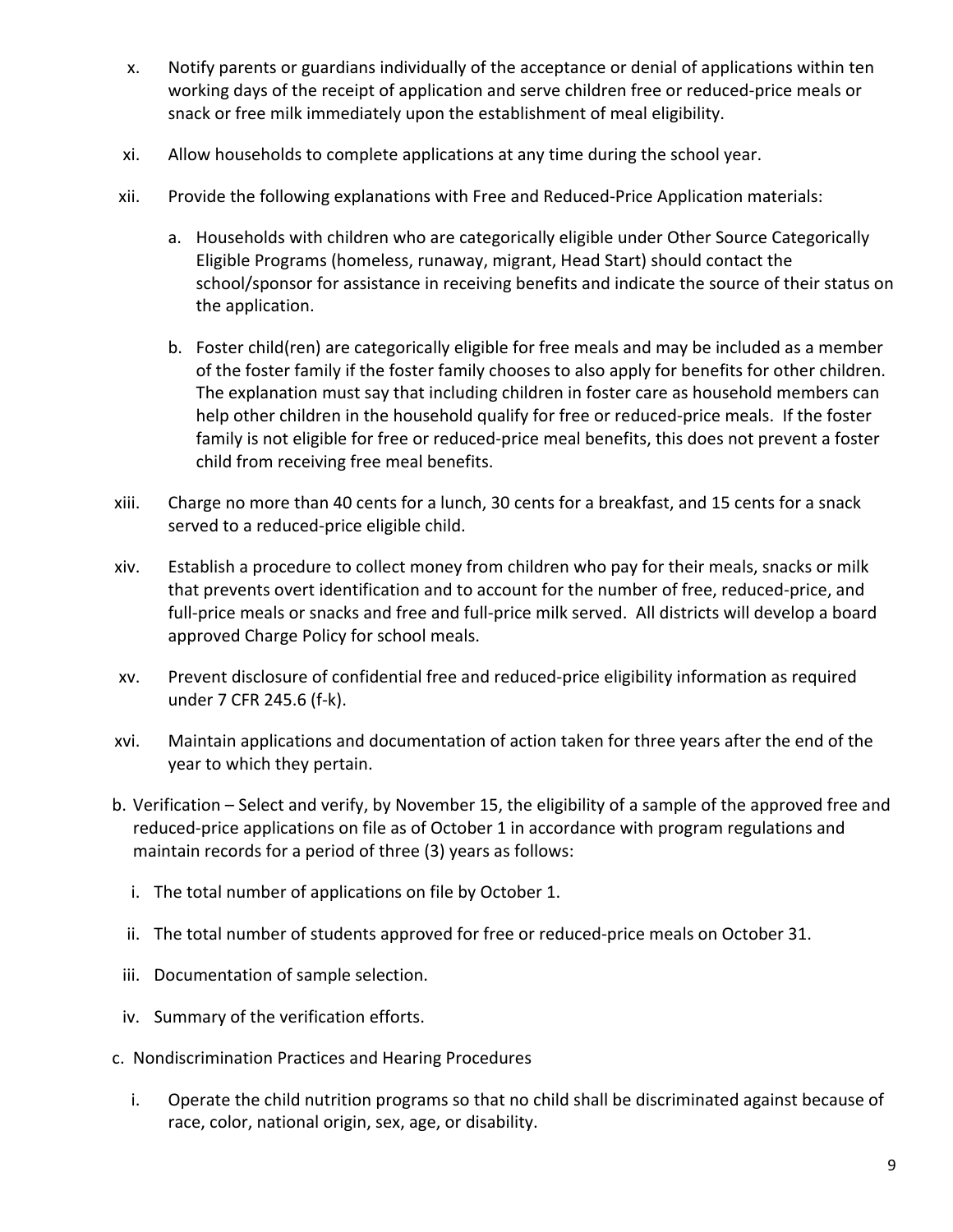- ii. Ensure there are no barriers for participation for Limited English Proficient (LEP) families and to communicate with parents and guardians in a language they can understand throughout the certification and verification process.
- iii. No physical segregation of, nor any other discrimination against, any child because of his/her inability to pay the full price of a meal, snack or milk. The names of the children eligible to receive free or reduced-price meals or snacks or free milk will not be published, posted, or announced in any manner and there shall be no overt identification of any such children by use of special tokens or tickets or any other means. Further assurance is given that children eligible for free or reduced-price meals or snacks or free milk shall not be required to: work for their meals, snacks or milk; use a separate dining area; go through a separate serving line; enter the dining area through a separate entrance; consume meals, snacks or milk at a different time; or consume a meal, snack or milk different from the one sold to children paying the full price.
- iv. Conduct annual Civil Rights training for all frontline staff and supervisors who work with program applicants or participants. Training materials are available on the State Agency website.
- v. Collect and report available racial and ethnic data of program participants.
- vi. Notify the public of participation in the applicable Child Nutrition Programs.
	- a. Notification must include, program availability, complaint procedures and nondiscrimination statement.
	- b. Prominent display of the 'And Justice for All' Poster.
	- c. The State Agency will send a statewide er to the media.
	- d. Provide alternative information formats for disabled persons.
	- e. Use the nondiscrimination statement on publications and websites.
	- f. Convey equal opportunity in photographs.
- vii. Make reasonable substitutions or modifications for children whose disabilities restrict their diet as described in 7 CFR Part 15b.
- viii. Provide households a written notification for the reason for denial of an application and the hearing procedure. The designated hearing official must be someone not involved in the original eligibility determination. It is suggested that he/she hold a position superior to that of the determining official.
- ix. Establish and use a fair hearing procedure for household's appeals of the decision on an application and for official's challenges to the continued eligibility of any child for free or reduced-price meals or snacks or free milk. During the appeal and hearing, the determining official's decision will be in effect. A record of all such appeals and challenges and their dispositions shall be retained for three years. Prior to initiating the hearing procedures, the parent or local official may request a conference to provide an opportunity for the parent and official to discuss the situation, present information, and obtain an explanation of data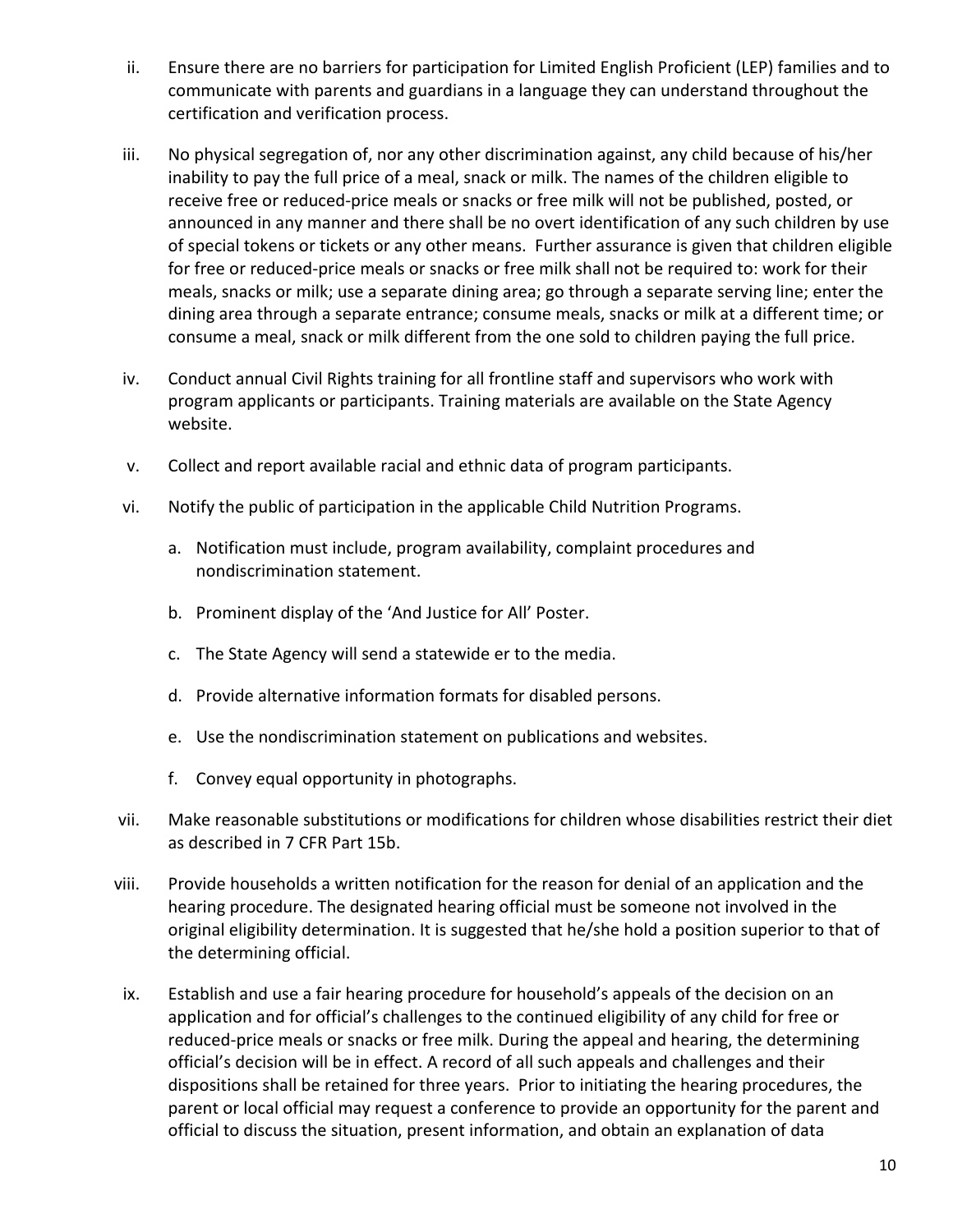submitted in the application and decisions rendered. Such a conference shall not in any way prejudice or diminish the right to a fair hearing. The hearing procedure shall provide the following:

- a. A publicly announced, simple method for making an oral or written request for a hearing.
- b. An opportunity to be assisted or represented by an attorney or other person.
- c. An opportunity to examine, prior to and during the hearing, the documents and records presented to support the decision under appeal.
- d. Reasonable promptness and convenience in scheduling a hearing and adequate notice as to the time and place of the hearing.
- e. An opportunity to present oral or documentary evidence and arguments supporting a position without undue interference.
- f. An opportunity to question or refute any testimony or other evidence and to confront and cross-examine any adverse witnesses.
- g. Assurance that the hearing be conducted and the decision made by a hearing official who did not participate in the decision under appeal or in any previous conference.
- h. Assurance that the decision of the hearing official be based on the oral and documentary evidence presented at the hearing and made a part of the hearing records.
- i. Assurance that the parties concerned and any designated representative thereof be notified in writing of the decisions of the hearing official.
- j. Assurance that for each hearing, a written record be prepared, including the decision under appeal, any documentary evidence and a summary of any oral testimony presented at the hearing, the decision of the hearing official and the reasons therefore, and a copy of the notification to the parties concerned of the hearing official's decision.
- k. Assurance that such written record be preserved for a period of three years after the close of the year to which they pertain and shall be available for examination by the parties concerned or their representatives at any reasonable time and place during such period.
- d. Materials Use updated materials as provided to Sponsors each year in the Montana Agreement and Payment System and/or on the State Agency website. The following items are adopted with and considered part of this policy:
	- i. Application for Free and Reduced-Price Meals;
	- ii. Income Eligibility Guidelines;
- iii. Letter to Households;
- iv. Media Release;
- v. Notice to households of approval or denial of benefits;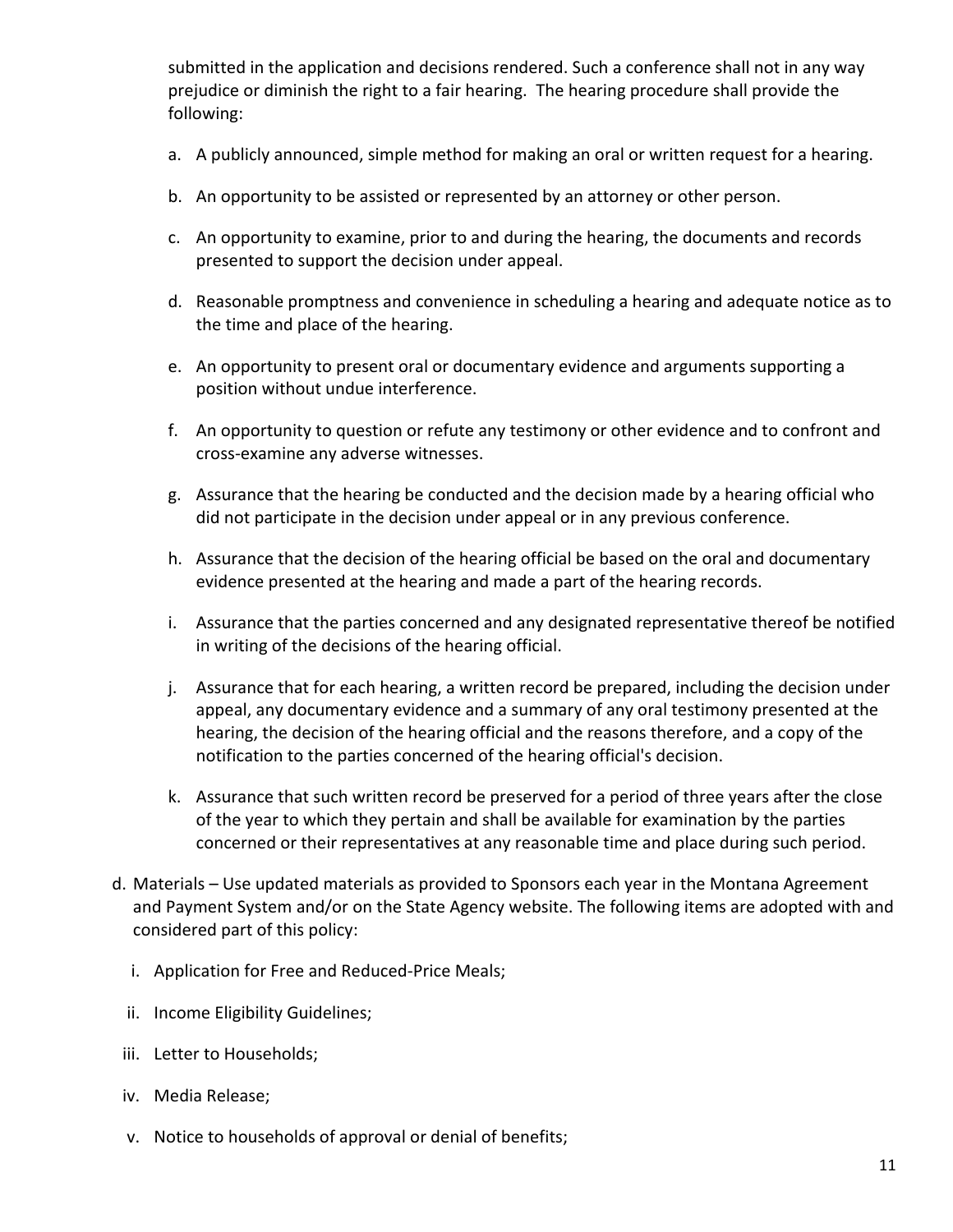- vi. Notice to households of selection for verification;
- vii. Notice to households of adverse action;
- viii. Notice of eligibility, based on Direct Certification;
- ix. Income Eligibility Guidance Manual;
- x. USDA Special Needs Guidance; and
- xi. Civil Rights Training.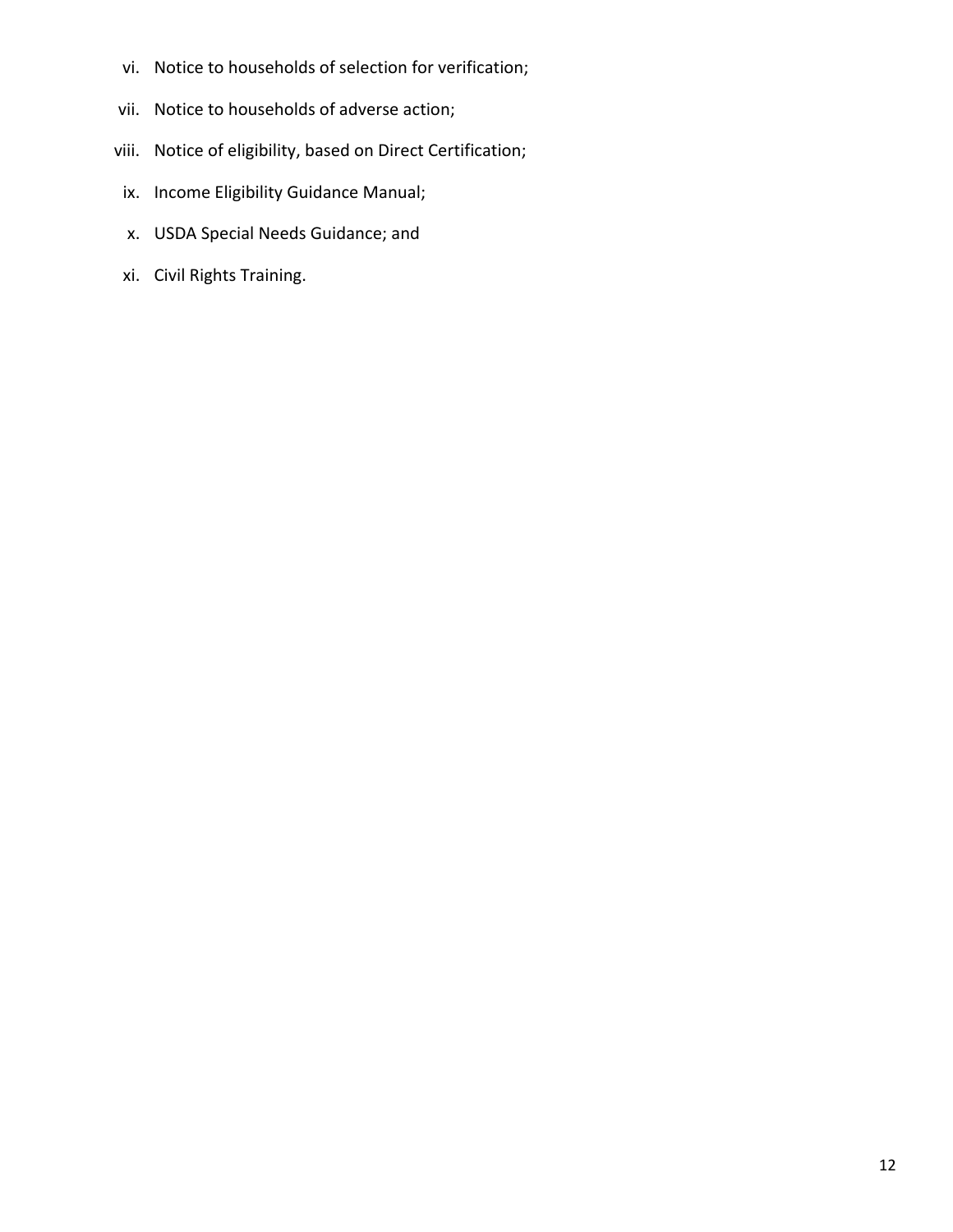## **For schools participating in Community Eligibility Provision, the Sponsor agrees to:**

Include a list of all schools participating in CEP in the CEP Schedule (7 CFR 245.9(g)(1)) and the following information for each school:

- The initial school year of implementing CEP (7 CFR 245.9(g)(1)(i));
- The school years the cycle is expected to remain in effect (7 CFR 245.9(g)(1)(ii));
- The school year the CEP must be reconsidered (7 CFR 245.9(g)(1)(iii));
- The available and approved data that will be used in reconsideration, as applicable (7 CFR  $245.9(g)(1)(iv)$ ; and
- A certification that the school(s) meet the criteria for participating in CEP, as specified in paragraphs (a), (b), (c), (d), (e) or (f) of 7 CFR 245.9, as appropriate (7 CFR 245.9(g)(2)).